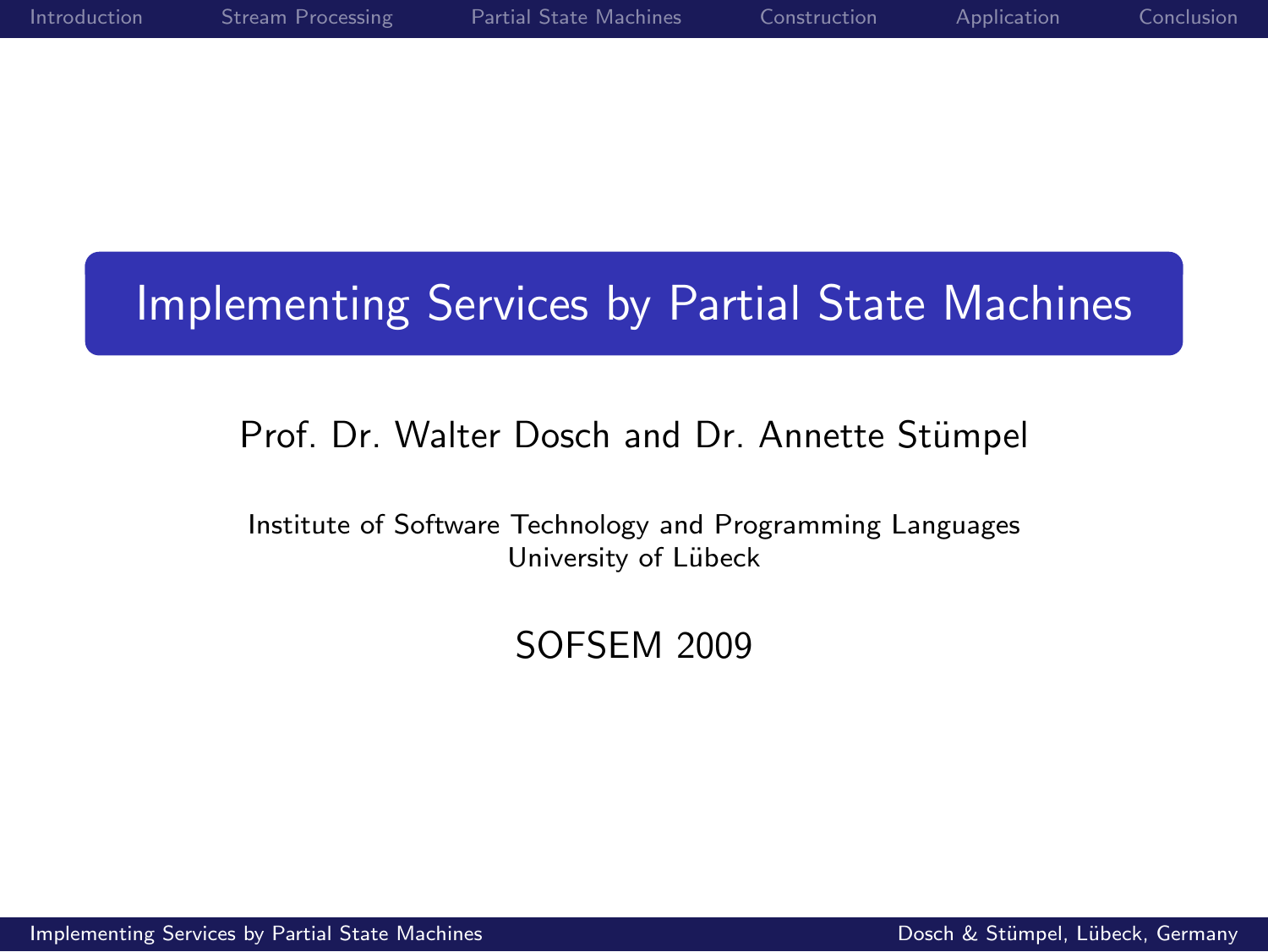[Introduction](#page-1-0) [Stream Processing](#page-5-0) [Partial State Machines](#page-8-0) [Construction](#page-10-0) [Application](#page-14-0) [Conclusion](#page-17-0)

## Networks, Components, Services



- Complex system  $=$  network of communicating components
- **Components provide contracted services through public** interfaces.
- Systems evolve concurrently coordinated by service requests and responses.
- A service relates a stream of requests to a stream of responses.
- <span id="page-1-0"></span>**•** The service is only provided for input streams from the service domain.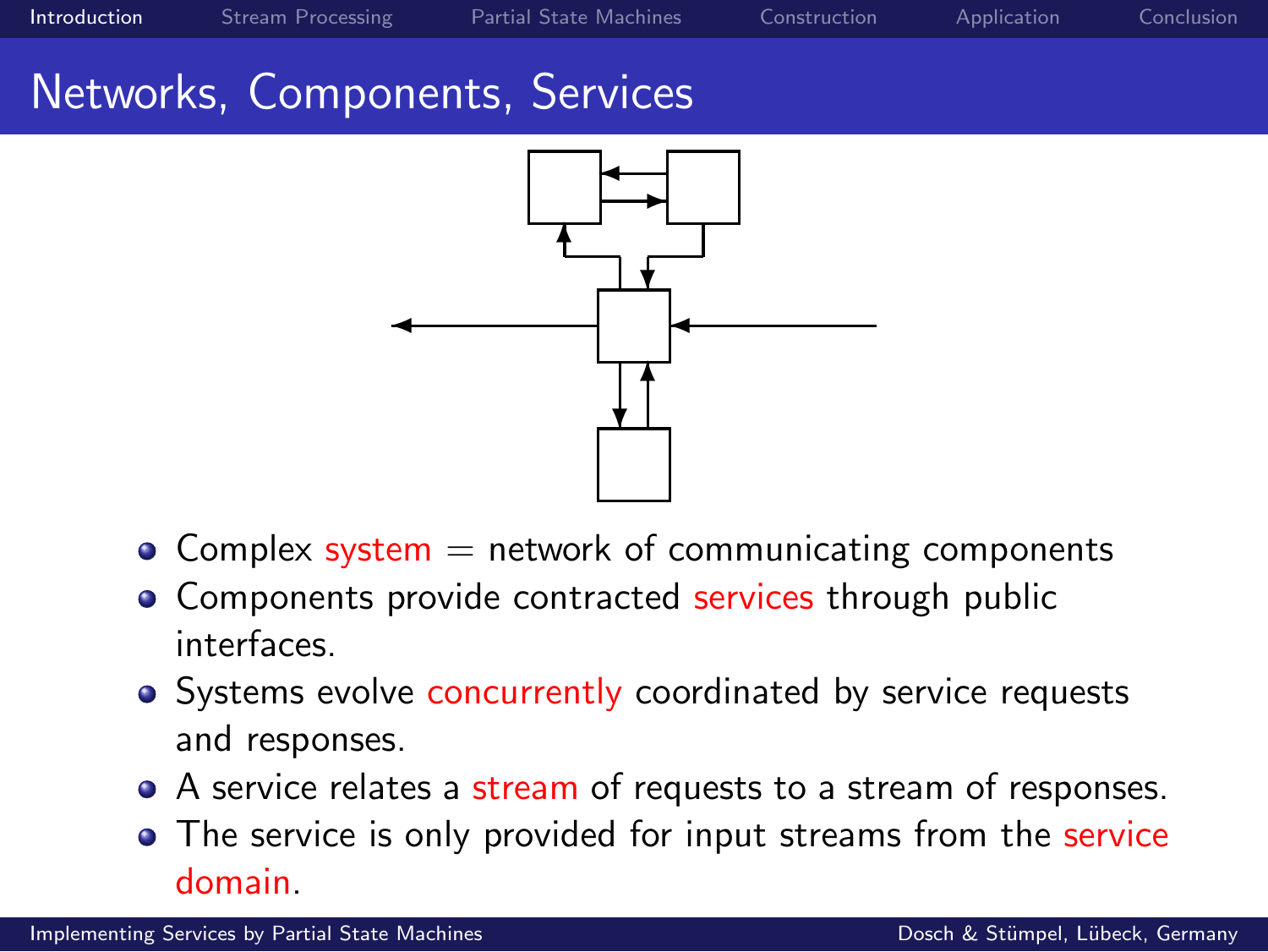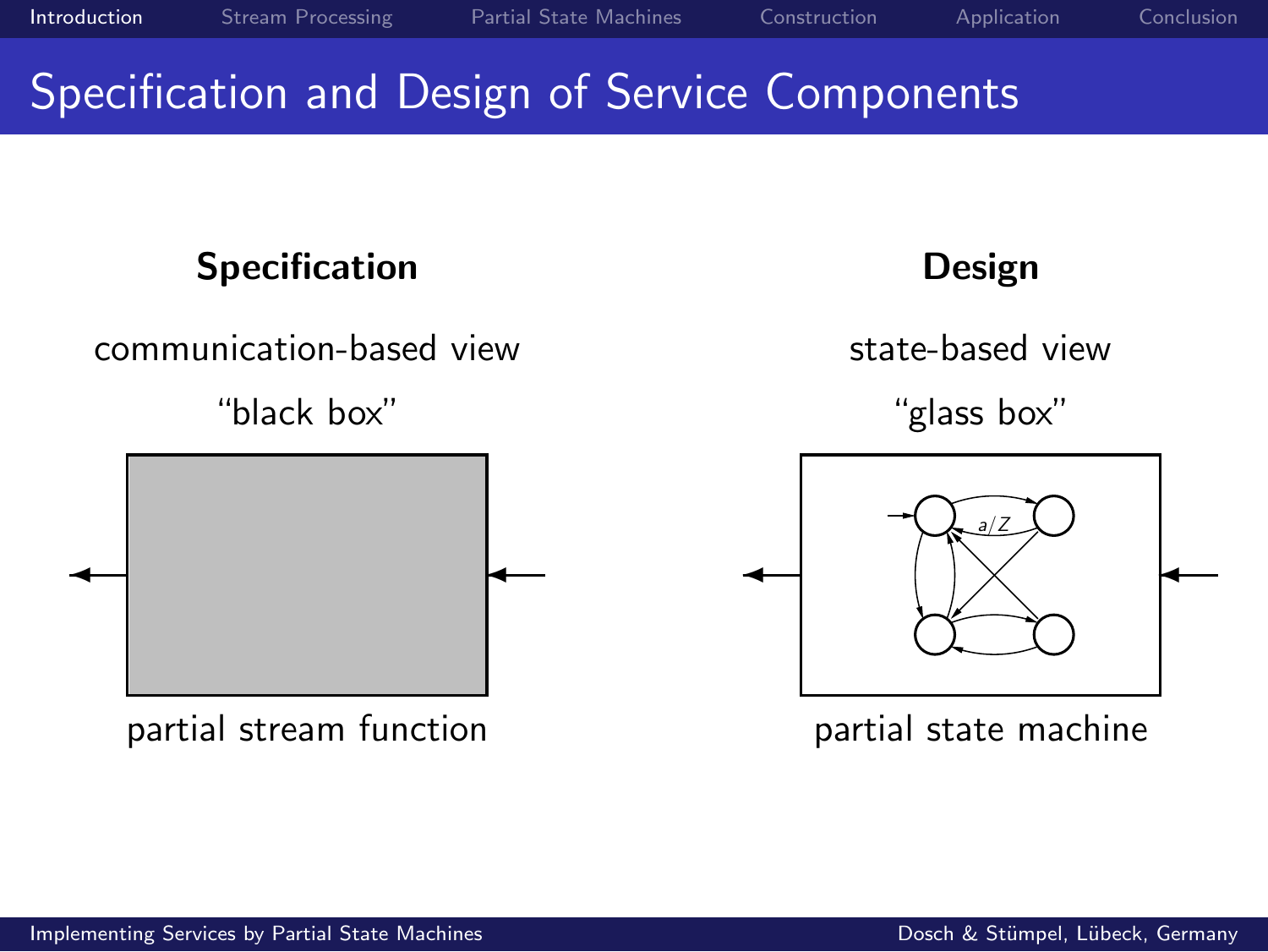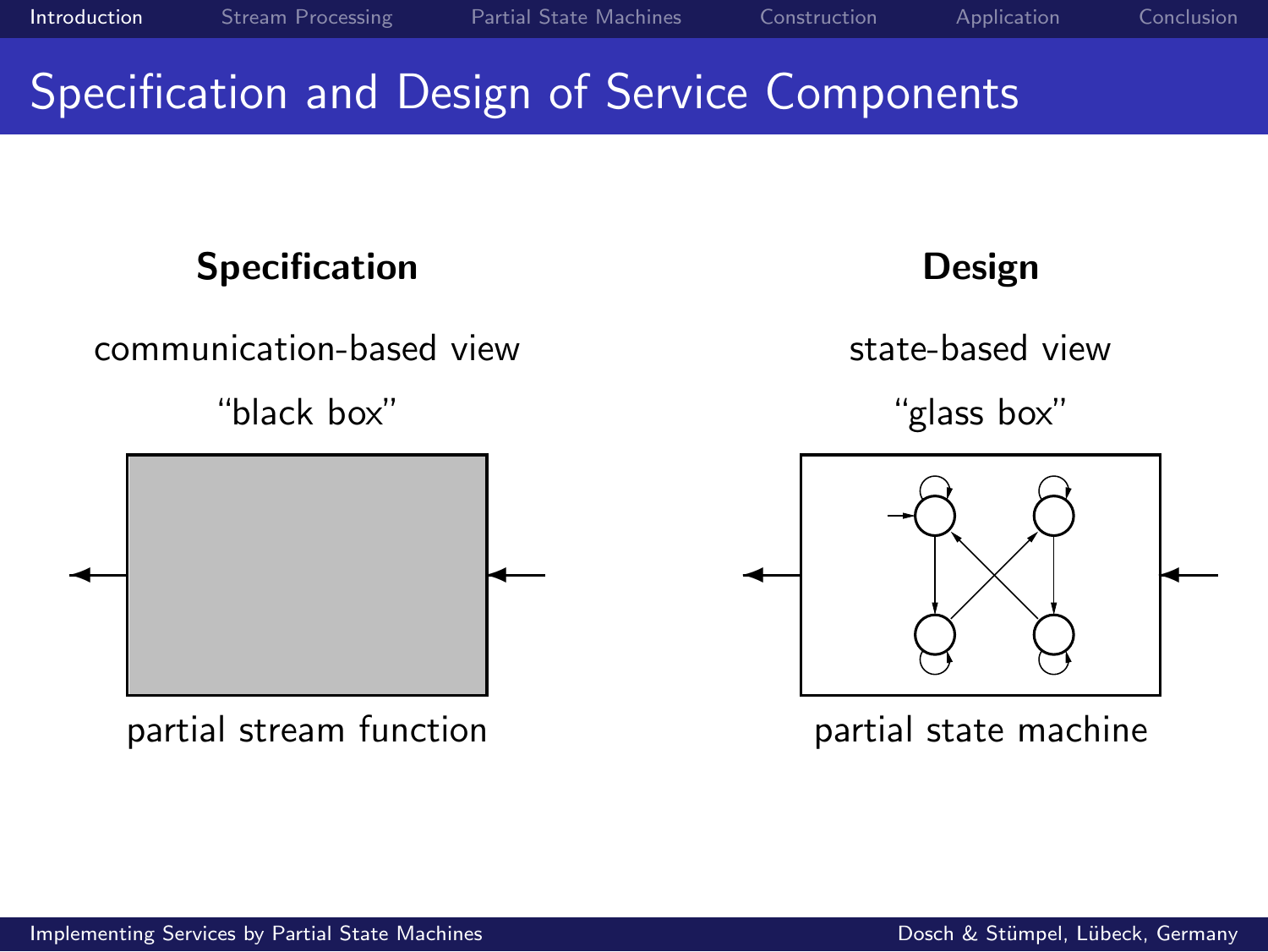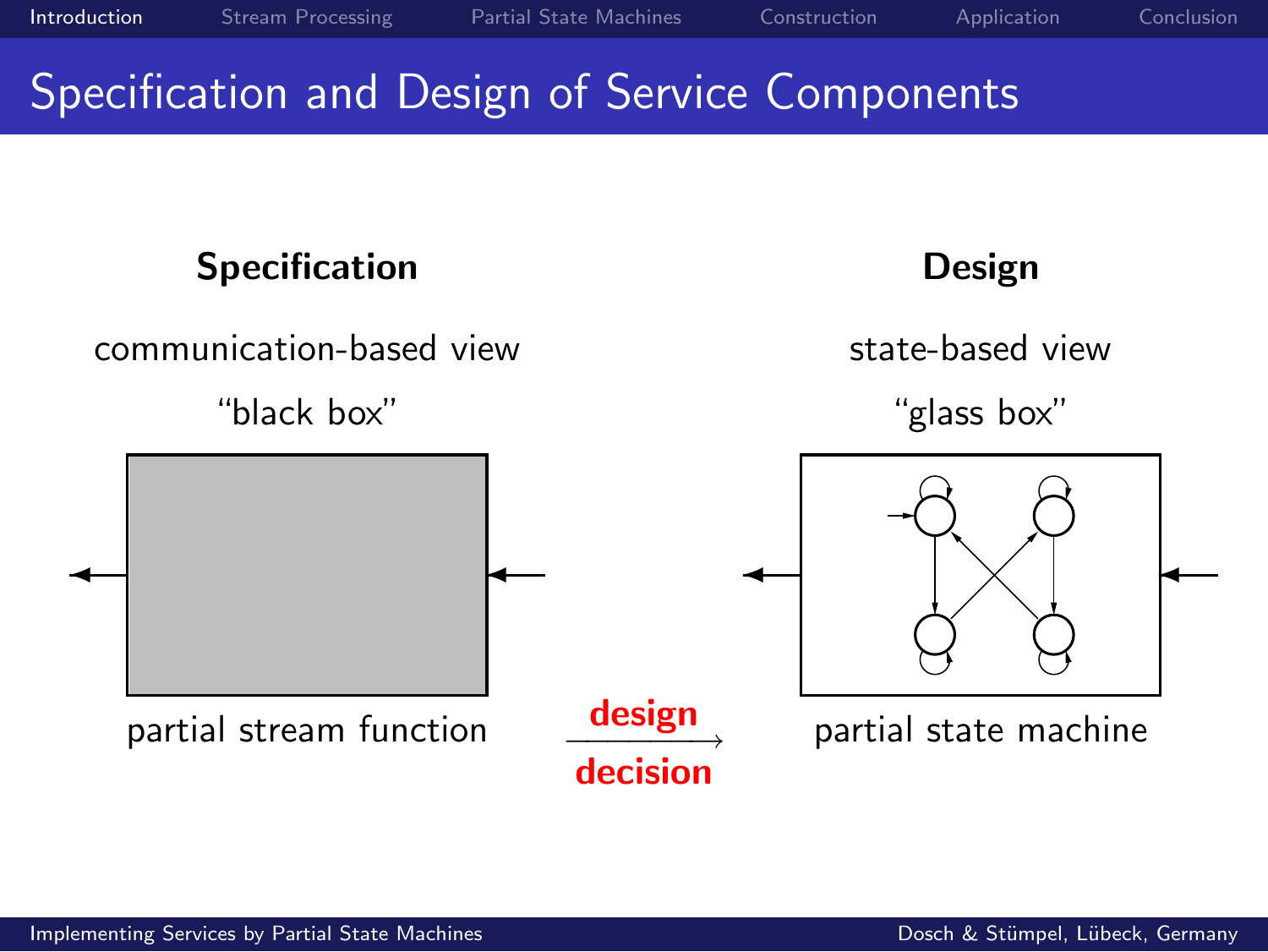| Introduction   | <b>Stream Processing</b> | Partial State Machines | Construction | Application | Conclusion |
|----------------|--------------------------|------------------------|--------------|-------------|------------|
| <b>Streams</b> |                          |                        |              |             |            |

Streams model communication histories on undirectional FIFO channels.

finite streams:  $\mathcal{A}^* = \{ \langle x_1, \ldots, x_m \rangle \mid x_i \in \mathcal{A}, m \geq 0 \}$ concatenation:  $\langle x_1, \ldots, x_m \rangle \& \langle y_1, \ldots, y_n \rangle = \langle x_1, \ldots, x_m, y_1, \ldots, y_n \rangle$ 

A bounded stack service is used as a running example:

#### Input streams of a bounded stack service

<span id="page-5-0"></span>input messages:  $In = push(Data) \cup \{pop\}$ an input stream:  $\langle push(1), push(2), push(3), pop, pop, push(4), pop \rangle$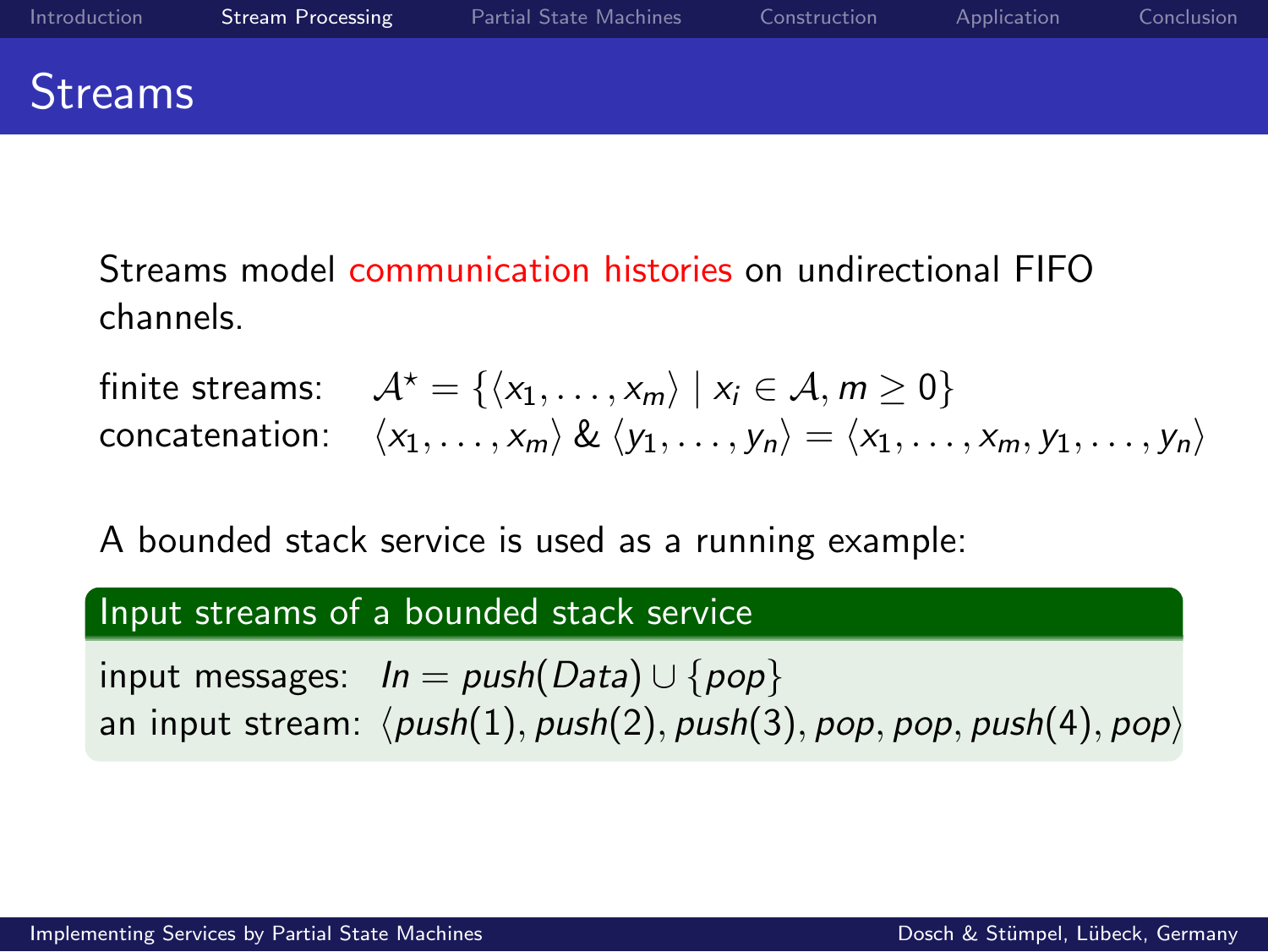| Introduction | <b>Stream Processing</b> | Partial State Machines | Construction | Application | Conclusion |
|--------------|--------------------------|------------------------|--------------|-------------|------------|
|              | <b>Service Domains</b>   |                        |              |             |            |
|              |                          |                        |              |             |            |

A service usually does not work in an arbitrary environment. It provides its functionality only on a subset of all input streams.

#### Definition (Service Domain)

A service domain  $ServDom \subseteq In^\star$  over a set In of messages validates: non-empty:  $\langle \rangle \in \text{ServDom}$ 

prefix closed:  $X \& Y \in \text{ServDom} \implies X \in \text{ServDom}$ 

#### Service domain of a bounded stack service

The service domain  $\mathit{ServDom} \subseteq In^\star$  of a bounded stack service with capacity  $n > 0$  is constructed by  $(Psh_k \in (push(Data))^{\leq k})$ :  $Psh_n \in$  ServDom  $Psh_{n-1}\&X \in ServDom \implies Psh_{n-1}\&\langle push(d),pop\rangle\&X \in ServDom$ unexpected:  $\langle pop \rangle \& X$ ,  $\langle push(d_1), \ldots, push(d_{n+1}) \rangle \& X$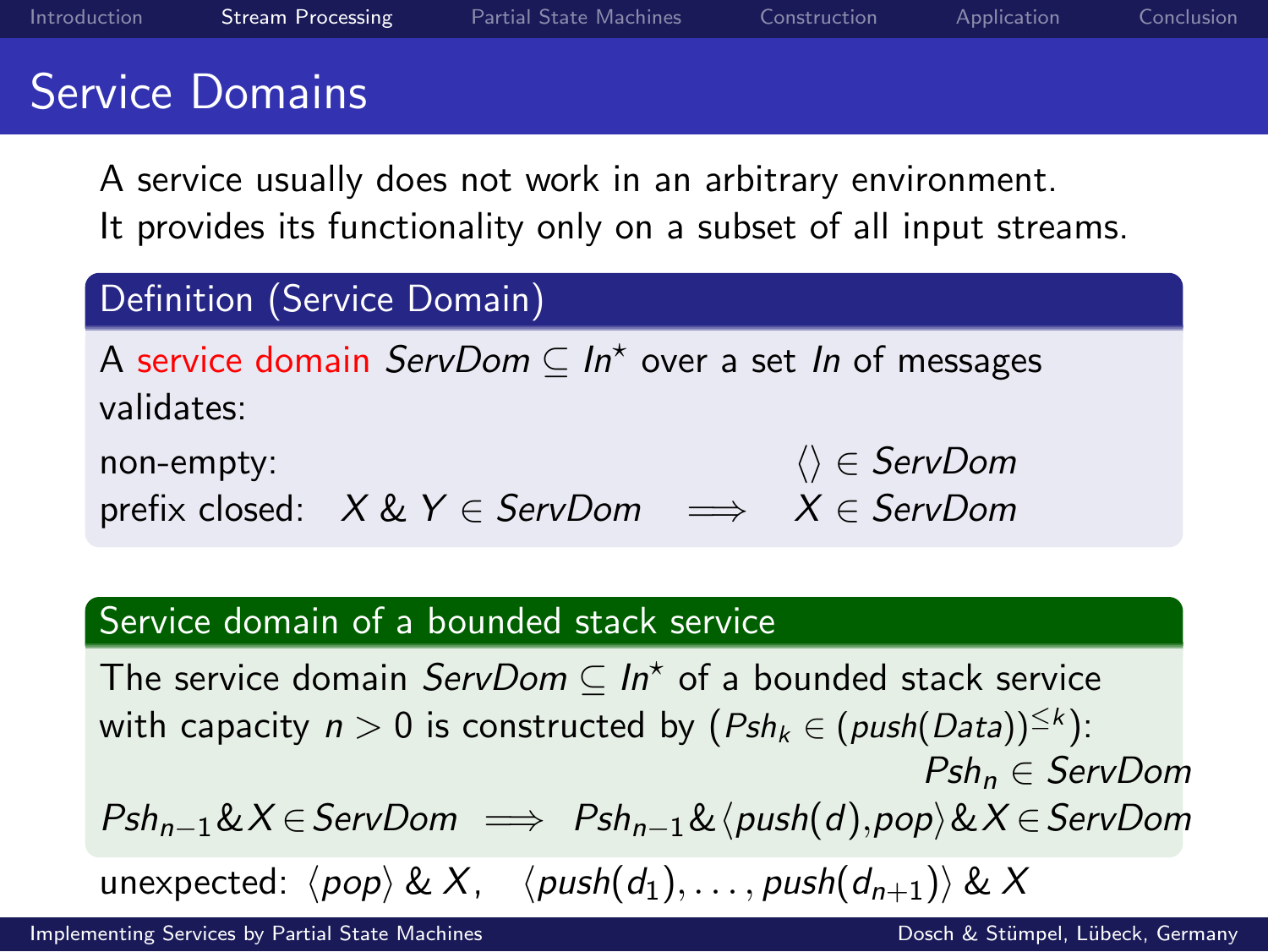| Introduction    | <b>Stream Processing</b>                           | Partial State Machines                                                                                                                                                                                                              | Construction                         | Application            | Conclusion |
|-----------------|----------------------------------------------------|-------------------------------------------------------------------------------------------------------------------------------------------------------------------------------------------------------------------------------------|--------------------------------------|------------------------|------------|
| <b>Services</b> |                                                    |                                                                                                                                                                                                                                     |                                      |                        |            |
|                 |                                                    | $\leftarrow$ (3, 2, 4, ) $\left  \frac{\sinh(1), \sinh(2), \sinh(3), \text{pop}, \text{pop}, \text{push}(4), \text{pop}, }{\sinh(1), \text{push}(2), \text{push}(3), \text{pop}, \text{pop}, \text{push}(4), \text{pop}, } \right $ |                                      |                        |            |
|                 | Definition (Service)                               |                                                                                                                                                                                                                                     |                                      |                        |            |
|                 | $serv(\langle\rangle) = \langle\rangle$<br>strict: | For a service domain <i>ServDom</i> over the input messages In, a<br>service serv : ServDom $\rightarrow$ Out* validates:<br>monotonic: $X \& Y \in \text{ServDom} \implies \text{serv}(X)$ 'is prefix of' serv( $X \& Y$ )         |                                      |                        |            |
|                 |                                                    | A service provides output only in response to input.<br>Additional input can only prolong previous output:                                                                                                                          |                                      | serv(X)<br>serv(X & Y) |            |
|                 | $(Psh_k \in (push(Data))^{\leq k})$                | Bounded stack service stack: ServDom → Data*                                                                                                                                                                                        |                                      |                        |            |
| no pop:         |                                                    | push/pop: stack( $Psh_{n-1}\&\langle push(d),pop\rangle\&X) = \langle d\rangle\&stack(Psh_{n-1}\&X)$                                                                                                                                | stack( $Psh_n$ ) = $\langle \rangle$ |                        |            |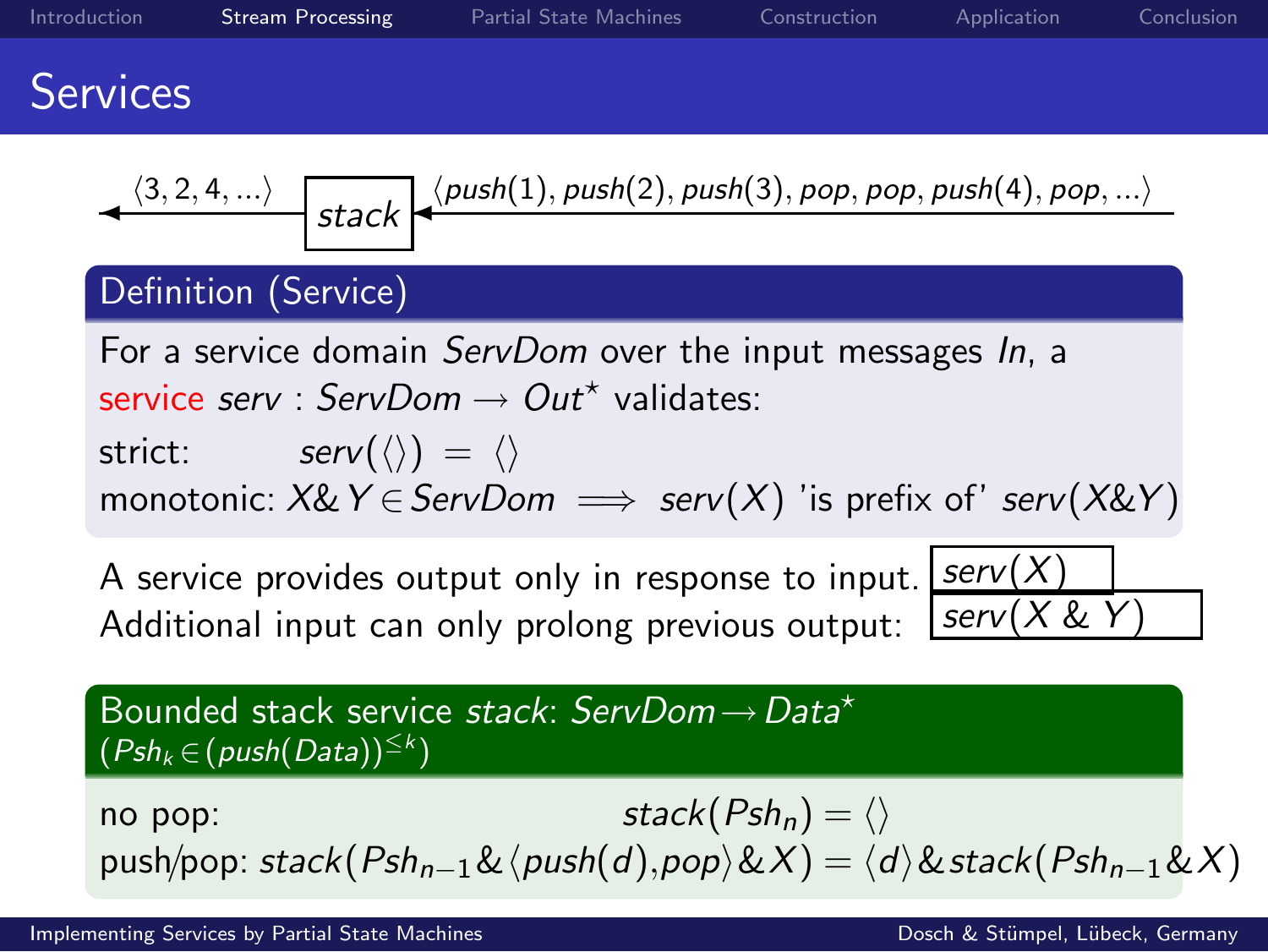| Introduction | Stream Processing             | Partial State Machines | Construction | Application | Conclusion |
|--------------|-------------------------------|------------------------|--------------|-------------|------------|
|              | <b>Partial State Machines</b> |                        |              |             |            |

Partial state machines implement services.

The readiness set determines the acceptable inputs for each state.

#### Definition (Partial State Machine)

| $\mathcal{M} = (\mathsf{State}, \mathsf{In}, \mathsf{Out}, \mathsf{Ready}, \mathsf{next}, \mathsf{out}, \mathsf{init})$ |                                   |  |  |  |
|-------------------------------------------------------------------------------------------------------------------------|-----------------------------------|--|--|--|
|                                                                                                                         | State set of states               |  |  |  |
|                                                                                                                         | $ln$ set of input messages        |  |  |  |
| Out                                                                                                                     | set of <b>output</b> messages     |  |  |  |
| Ready $\subseteq$ State $\times$ In readiness set                                                                       |                                   |  |  |  |
| $next:$ Ready $\rightarrow$ State                                                                                       | (single-step) next state function |  |  |  |
| out : Ready $\rightarrow$ Out <sup>*</sup>                                                                              | (single-step) output function     |  |  |  |
|                                                                                                                         | $init \in State$ initial state    |  |  |  |

Proposition: The **processing domain** containing all acceptable input streams is a service domain.

<span id="page-8-0"></span>Proposition: The multi-step output function is a service.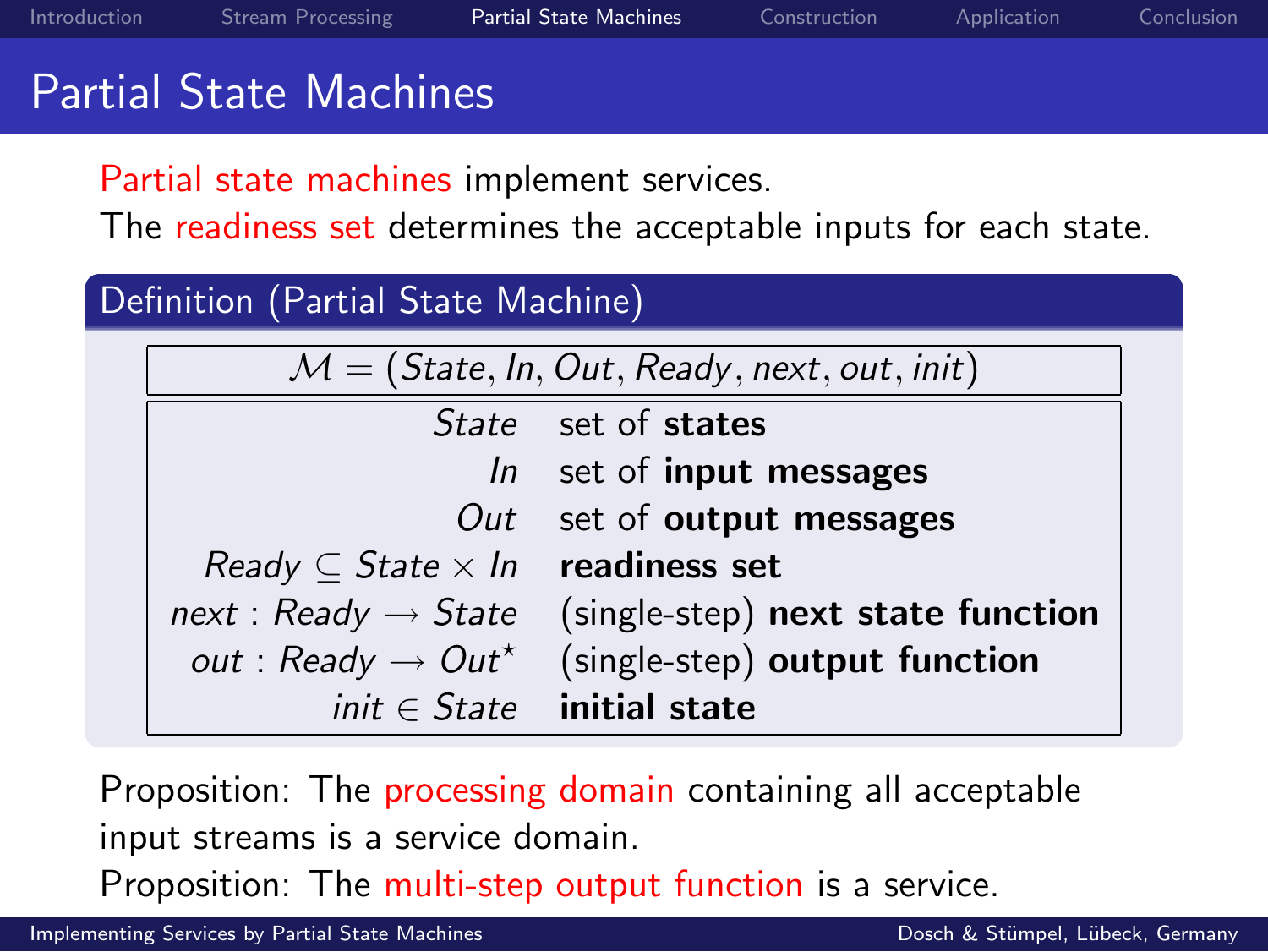(Minimal) partial state machine for the bounded stack service

 $\mathcal{M} = (\mathit{Data}^{\leq n}, \mathit{In}, \mathit{Data}, \mathit{Ready}, \mathit{next}, \mathit{out}, \langle \rangle)$ 

Transition table for the state transitions next, output function out:  $(D_k \in Data^{\leq k})$ 

| <i>State</i>                   | In      | State'                         | $Out^{\star}$       |
|--------------------------------|---------|--------------------------------|---------------------|
| $D_{n-1}$                      | push(d) | $D_{n-1} \& \langle d \rangle$ |                     |
| $D_{n-1} \& \langle d \rangle$ | pop     | $D_{n-1}$                      | $\langle d \rangle$ |

The first two columns reflect the readiness set Ready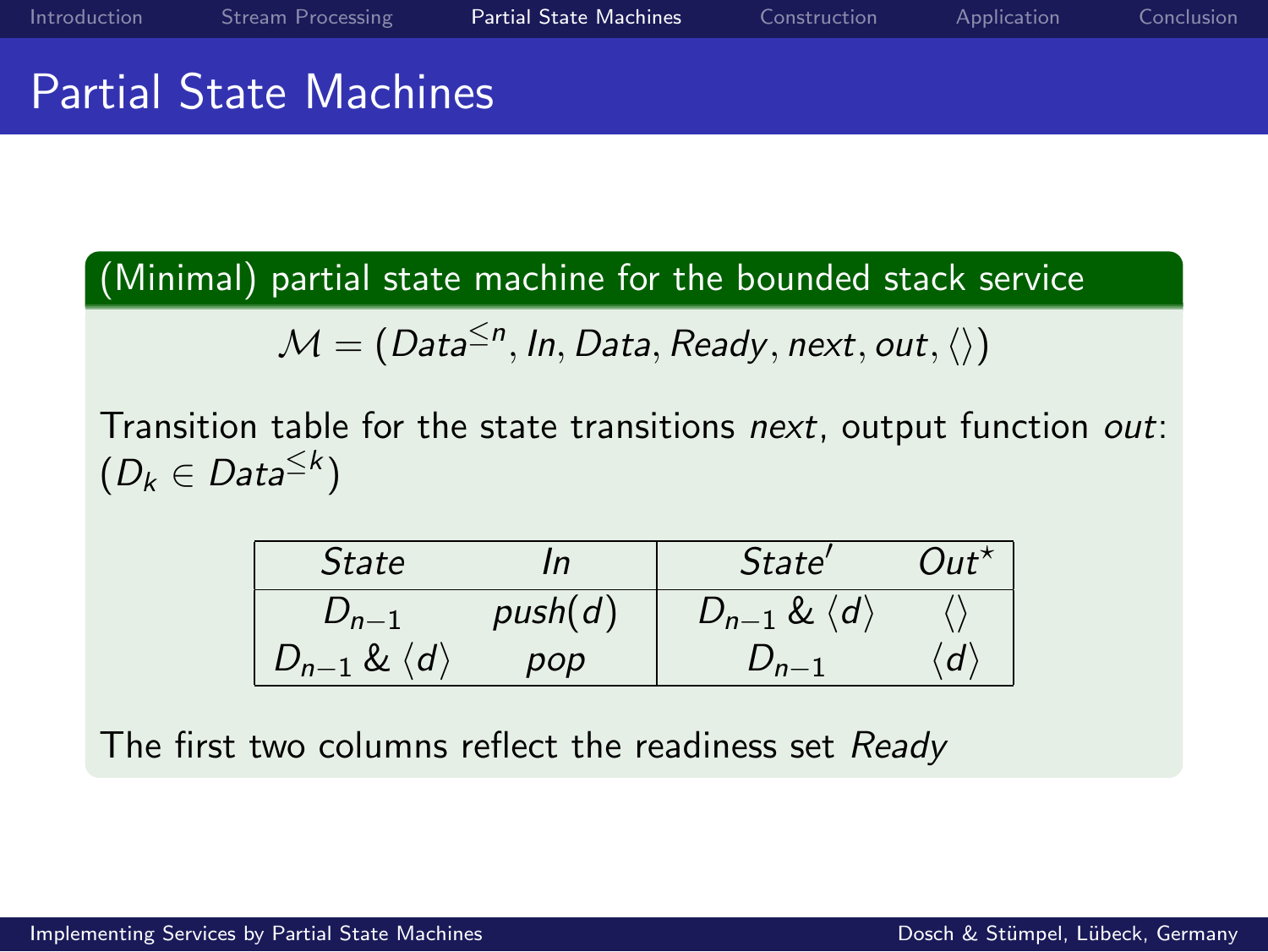

<span id="page-10-0"></span>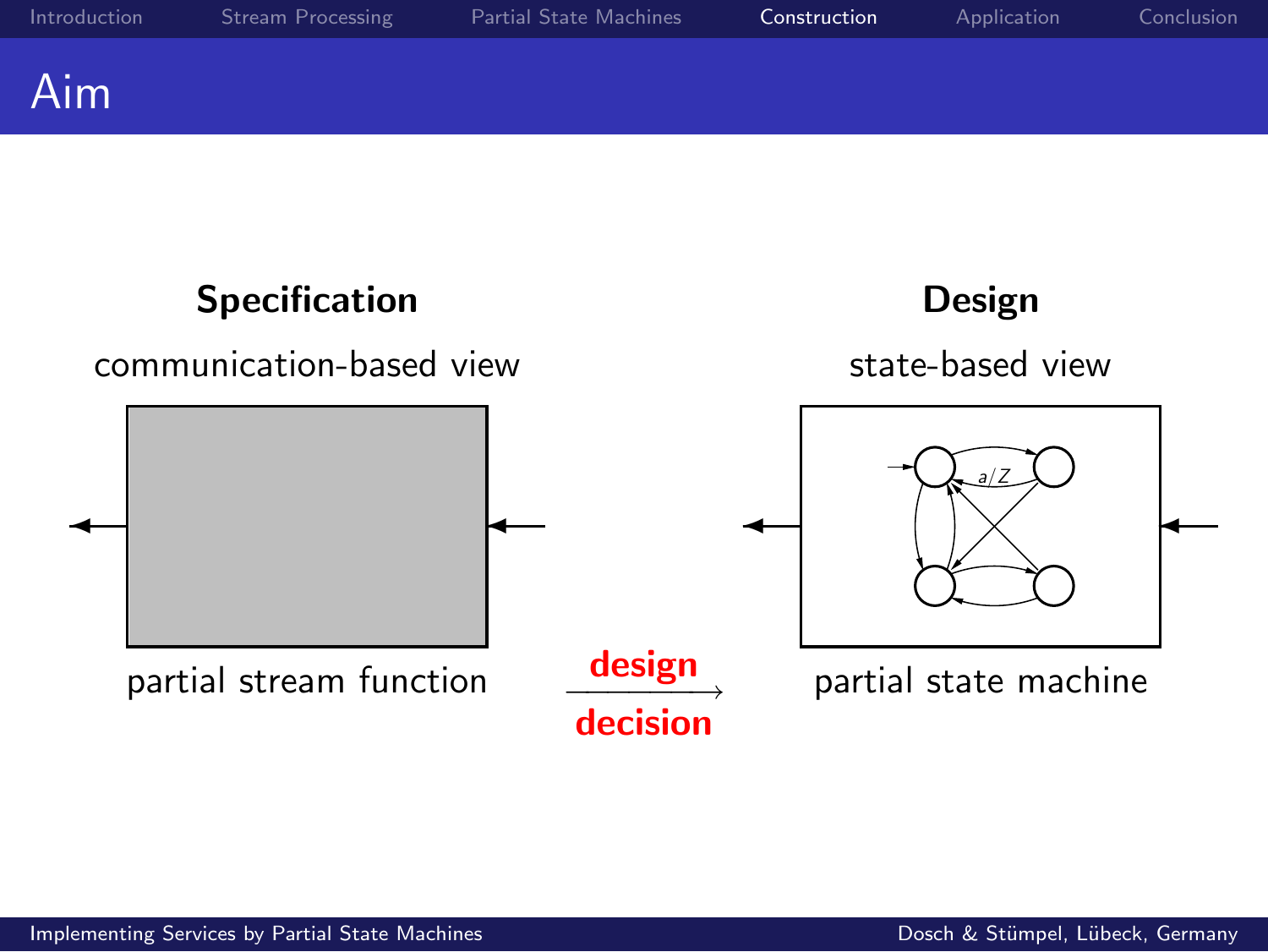History abstractions relate input streams with states.

### Definition (History Abstraction)

A history abstraction abstr : ServDom  $\rightarrow$  State for a service serv is

- service compatible:  $abstr(X) = abstr(Y)$  ⇒  $(X & \langle a \rangle \in \text{ServDom} \iff Y & \langle a \rangle \in \text{ServDom}$ )
- **o** transition closed:  $abstr(X)=abstr(Y),X\&\langle a\rangle\in ServDom \implies$ abstr(X &  $\langle a \rangle$ ) = abstr(Y &  $\langle a \rangle$ ) X Y a/Output
- output compatible:  $abstr(X) = abstr(Y), X & \langle a \rangle \in ServDom \implies$  $serv(X\&a)$  'without'  $serv(X) = serv(Y\&a)$  'without'  $serv(Y)$

The requirements ensure that the identification of input histories as states is compatible with the service domain and with transitions.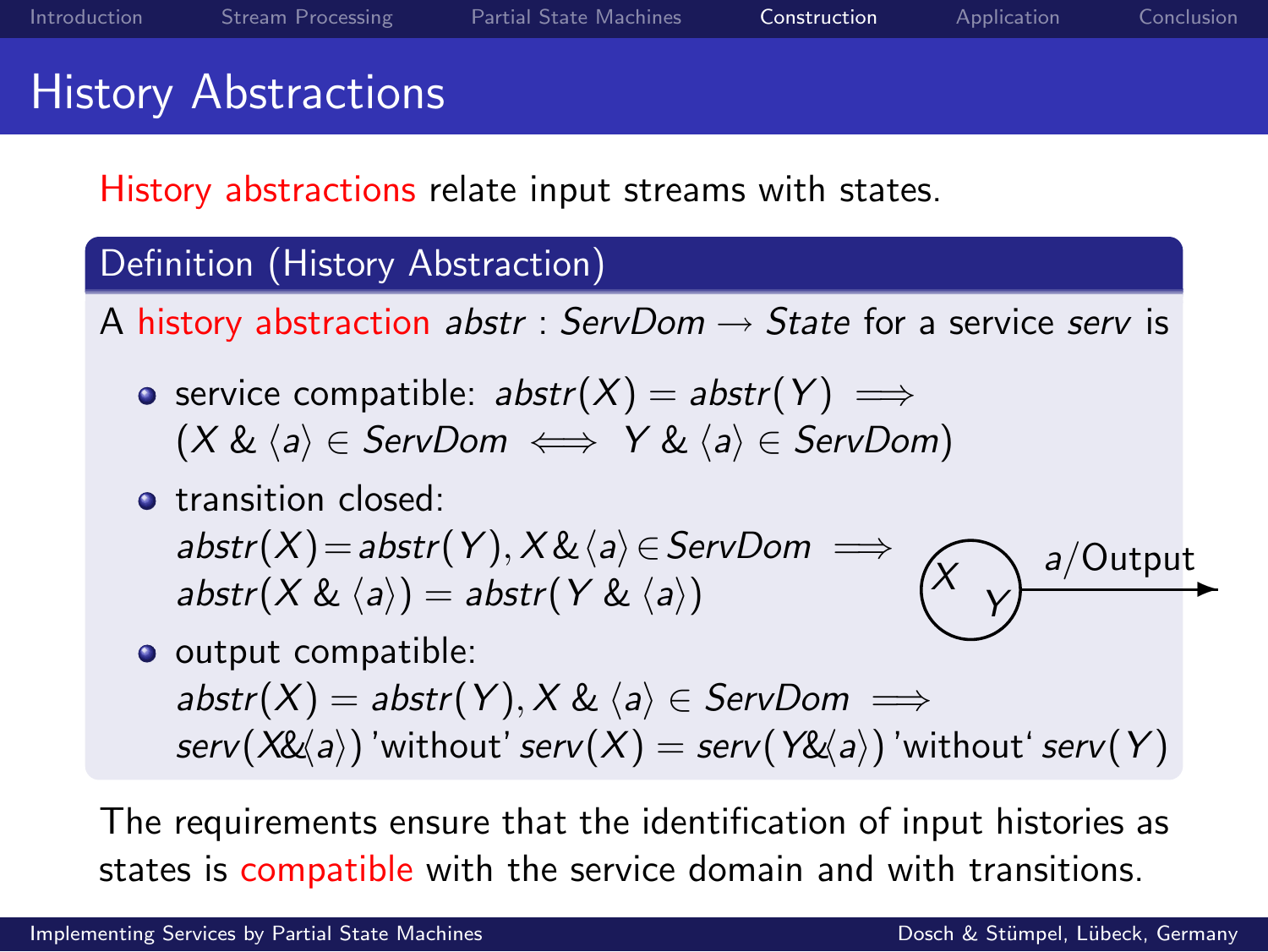| Introduction | Stream Processing                               | <b>Partial State Machines</b> | Construction | Application | Conclusion |
|--------------|-------------------------------------------------|-------------------------------|--------------|-------------|------------|
|              | and the matter of the Anti-Line and the company |                               |              |             |            |

### History Abstractions

### A history abstraction for a bounded stack

abstr : ServDom  $\rightarrow$  Data<sup> $\leq n$ </sup>  $(Psh_k \in (push(Data))^{\leq k}, m \leq n)$ no pop:  $abstr(\langle push(d_1), \ldots, push(d_m)\rangle) = \langle d_1, \ldots, d_m\rangle$ push/pop:  $abstr(Psh_{n-1} \& \langle push(d), pop \rangle \& X) =$ abstr( $Psh_{n-1} \& X$ )

The history abstraction successively removes pairs of corresponding push and pop requests.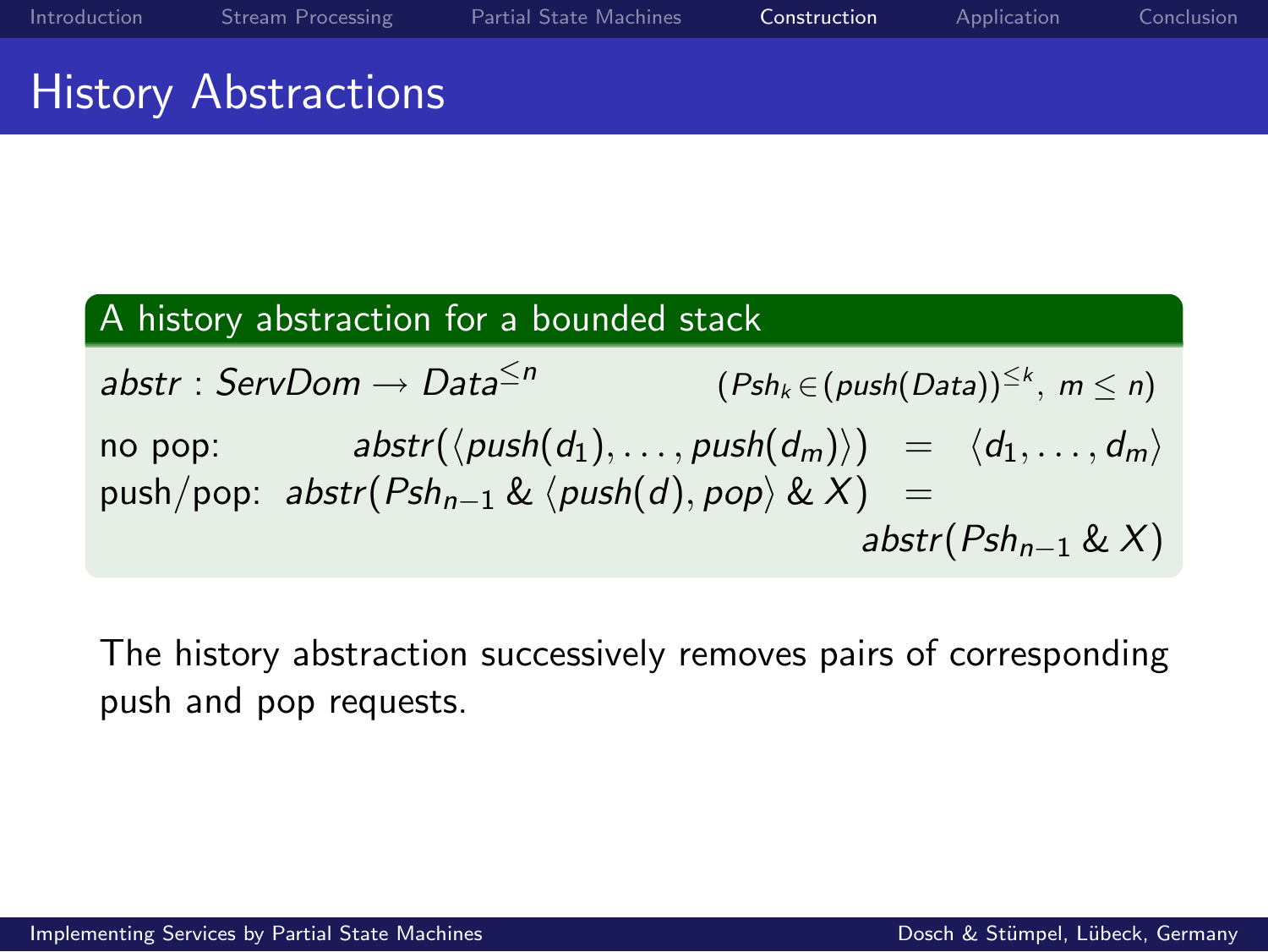| Introduction | Stream Processing | Partial State Machines | Construction | Application | Conclusion |
|--------------|-------------------|------------------------|--------------|-------------|------------|
|              |                   |                        |              |             |            |

### Construction of a Partial State Machine

The history abstraction is the design decision for a transformation:

| heorem.                                                    |                   |                                                                     |  |  |  |  |
|------------------------------------------------------------|-------------------|---------------------------------------------------------------------|--|--|--|--|
| service serv : ServDom $\rightarrow$ Out*                  |                   |                                                                     |  |  |  |  |
|                                                            |                   | history abstraction $\parallel$ abstr : ServDom $\rightarrow$ State |  |  |  |  |
| $\mathcal{M}[$ serv, abstr $]$<br>$\overline{\phantom{m}}$ |                   | (State, In, Out, Ready, next, out, init)                            |  |  |  |  |
| init                                                       | $\Leftrightarrow$ | $abstr(\langle \rangle)$                                            |  |  |  |  |
| $(\mathit{abstr}(X), a) \in \mathit{Ready}$                | $\iff$            | $X \& \langle a \rangle \in S$ erv $Dom$                            |  |  |  |  |
| next(abstr(X), a)                                          | æ,                | abstr( $X \& \langle a \rangle$ )                                   |  |  |  |  |
| out(abstr(X), a)                                           | $=$               | serv $(X \& \langle a \rangle)$ 'without' serv $(X)$                |  |  |  |  |

The machine's processing domain coincides with the service domain.

The machine's multi-step output function coincides with the service.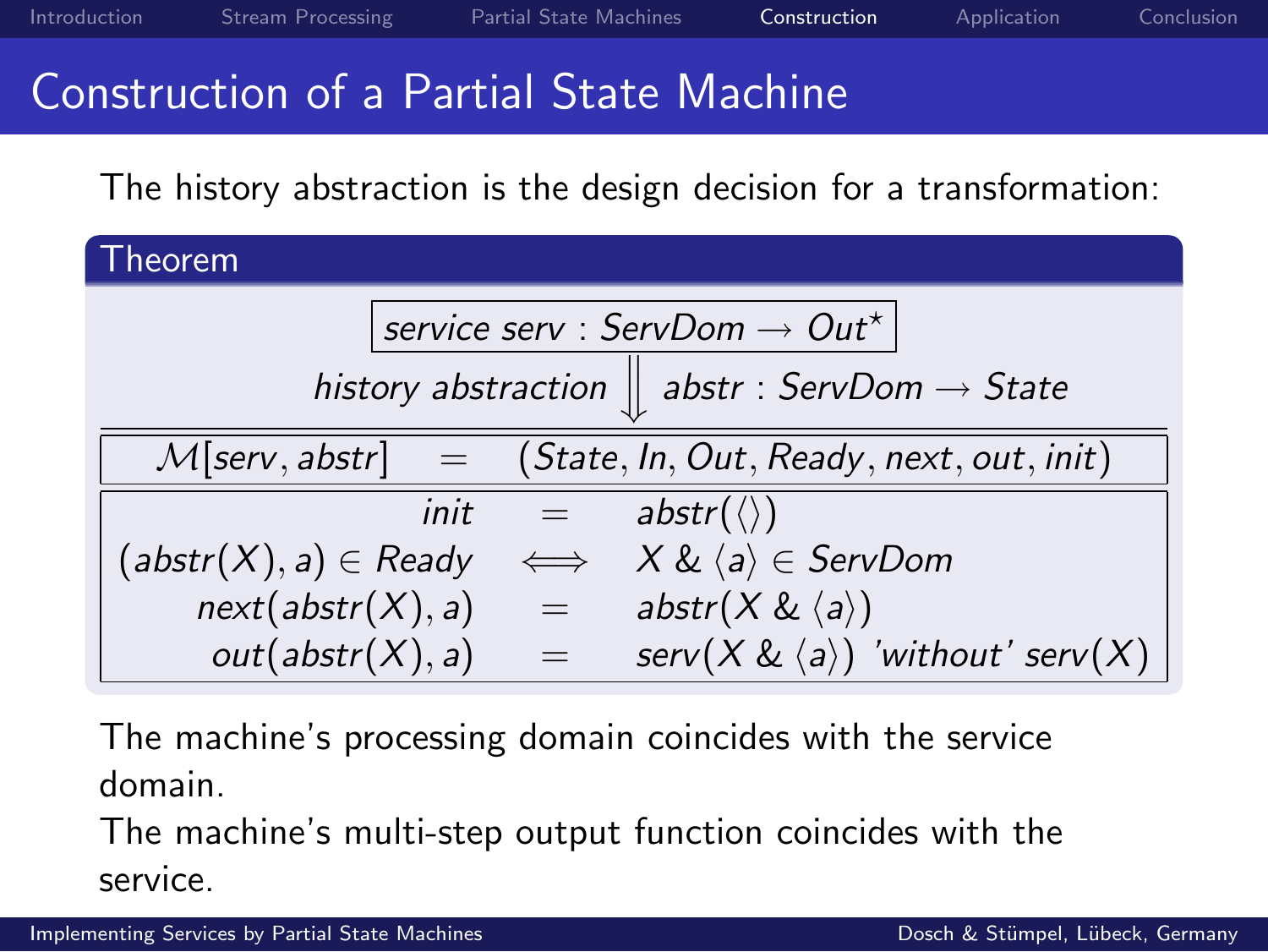## Application: Server with Registration

A server offers its services to a collection of clients Client  $\neq \emptyset$ : It processes requests (register, query, deregister) of clients.

$$
\underbrace{\langle \textit{welc}(c_1), \textit{ans}(c_1), \textit{welc}(c_2), ... \rangle}_{\textit{Server}} \underbrace{\langle \textit{reg}(c_1), \textit{query}(c_1), \textit{reg}(c_2), \textit{dereg}(c_1), ... \rangle}_{\textit{Server}}
$$

#### Interface

input messages  $In = reg(Client) \cup query(Client) \cup dereg(Client)$ output messages  $Out =$  welc(Client) ∪ ans(Client)

Interaction process of a single client  $c \in Client$ 

 $Process(c) = \langle reg(c) \rangle$  & query(c)<sup>\*</sup> &  $\langle dereg(c) \rangle$ 

The subsequence of requests from the same client must be an initial sequence of the client's interaction process.

Service domain:  $X \in$  ServDom iff for all clients  $c \in$  Client

<span id="page-14-0"></span>
$$
filter(X)(\{reg(c), query(c), dereg(c)\})
$$
 'is prefix of' Process(c)\*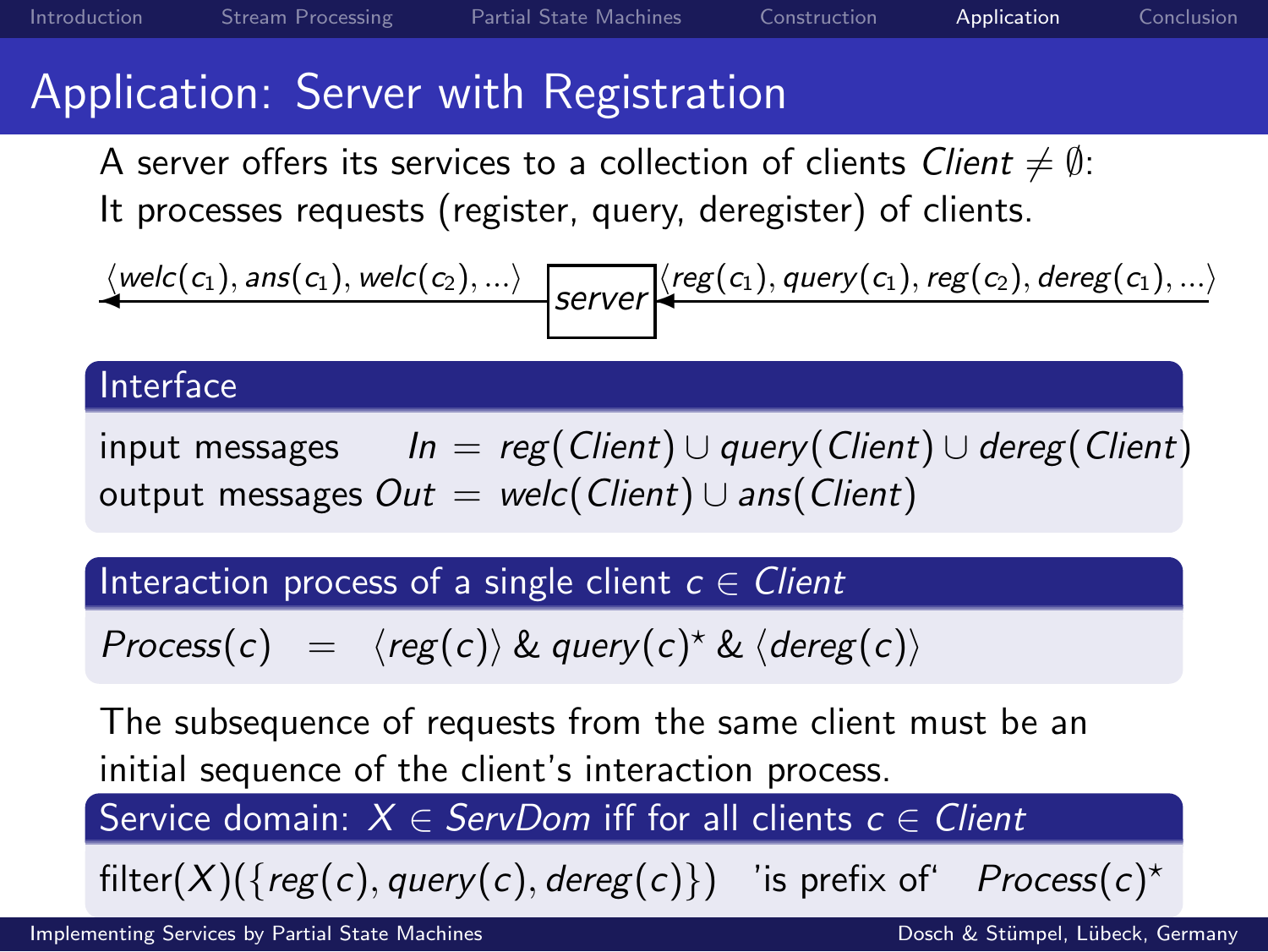# Application: Server with Registration

The behaviour of the server is specified with an auxiliary function on arbitrary input streams:

### Generalization serverGnrl :  $In^{\star} \rightarrow Out^{\star}$

no input:  $serverGnrl(\langle \rangle)$ register: serverGnrl( $\langle reg(c) \rangle \& X$ ) =  $\langle wel(c) \rangle \& serverGncl(X)$ query: serverGnrl( $\langle query(c) \rangle \& X$ ) =  $\langle ans(c) \rangle \& serverGnrl(X)$ deregister: serverGnrl( $\langle$ dereg(c)) & X) = serverGnrl(X)

The server *server* : ServDom  $\rightarrow$  Out<sup>\*</sup> is the specialization

$$
server(X) = serverGnrI(X).
$$

#### History abstraction

The history abstraction records the set of registered clients:

$$
\mathit{active} : \mathit{ServDom} \rightarrow \mathcal{P}_{fin}(\mathit{Client})
$$

[Implementing Services by Partial State Machines](#page-0-0) Dosch & Stümpel, Lübeck, Germany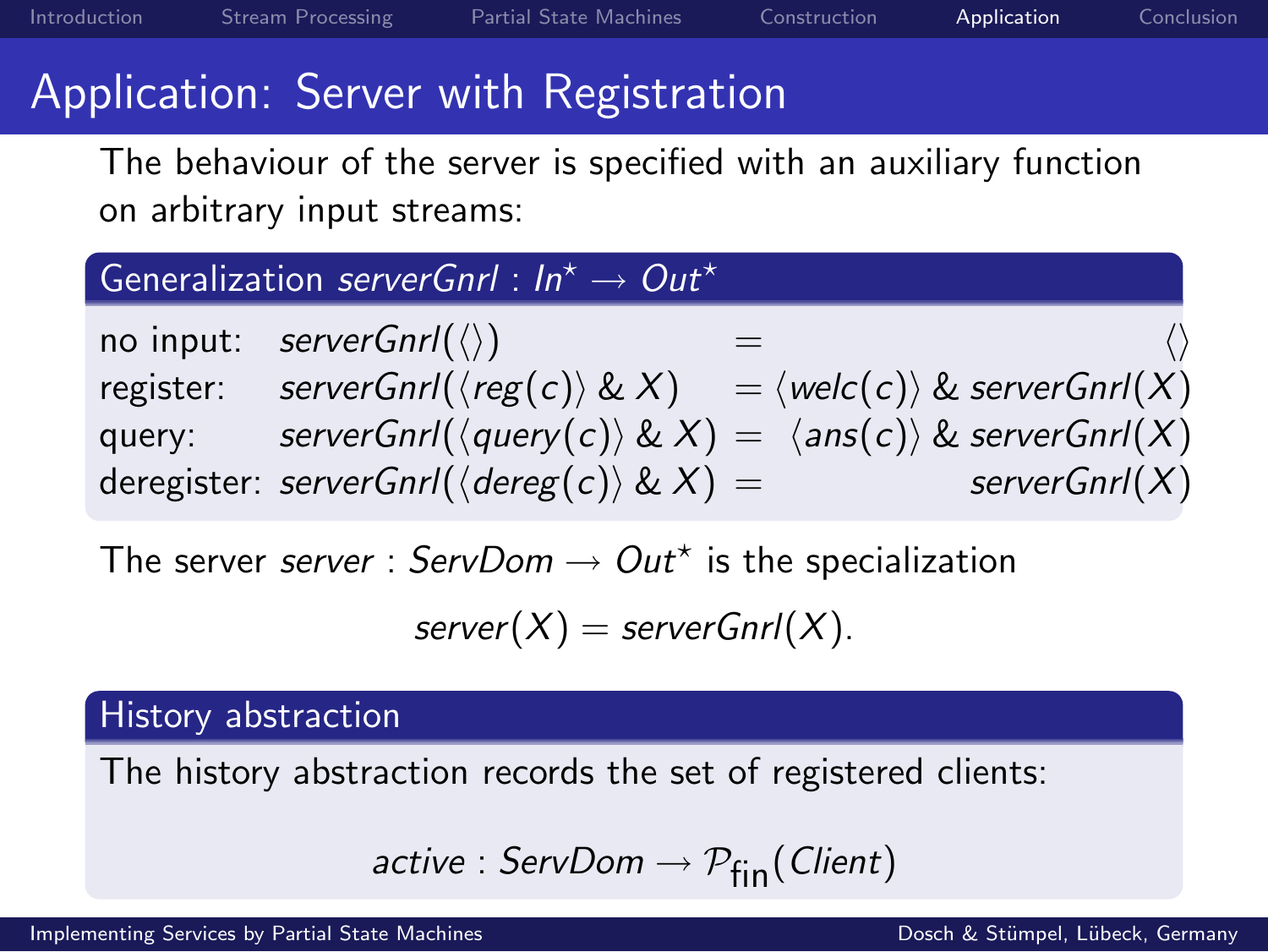### Application: Server with Registration

### Constructed state machine

$$
\mathcal{M} = (\mathcal{P}_{fin}(\mathit{Client}), \mathit{In}, \mathit{Out}, \mathit{Ready}, \mathit{next}, \mathit{out}, \emptyset)
$$

Transition table for the state transitions next, output function out:

| Precondition | <i>State</i> |             | <i>State'</i>  | $Out^{\star}$               |
|--------------|--------------|-------------|----------------|-----------------------------|
| $c \notin C$ |              | reg(c)      | $C \cup \{c\}$ | $\langle$ welc $(c)\rangle$ |
| $c \in C$    |              | query $(c)$ |                | $\langle ans(c)\rangle$     |
| $c \in C$    |              | degree(c)   |                |                             |

The predicates in the precondition document the readiness set of the server.